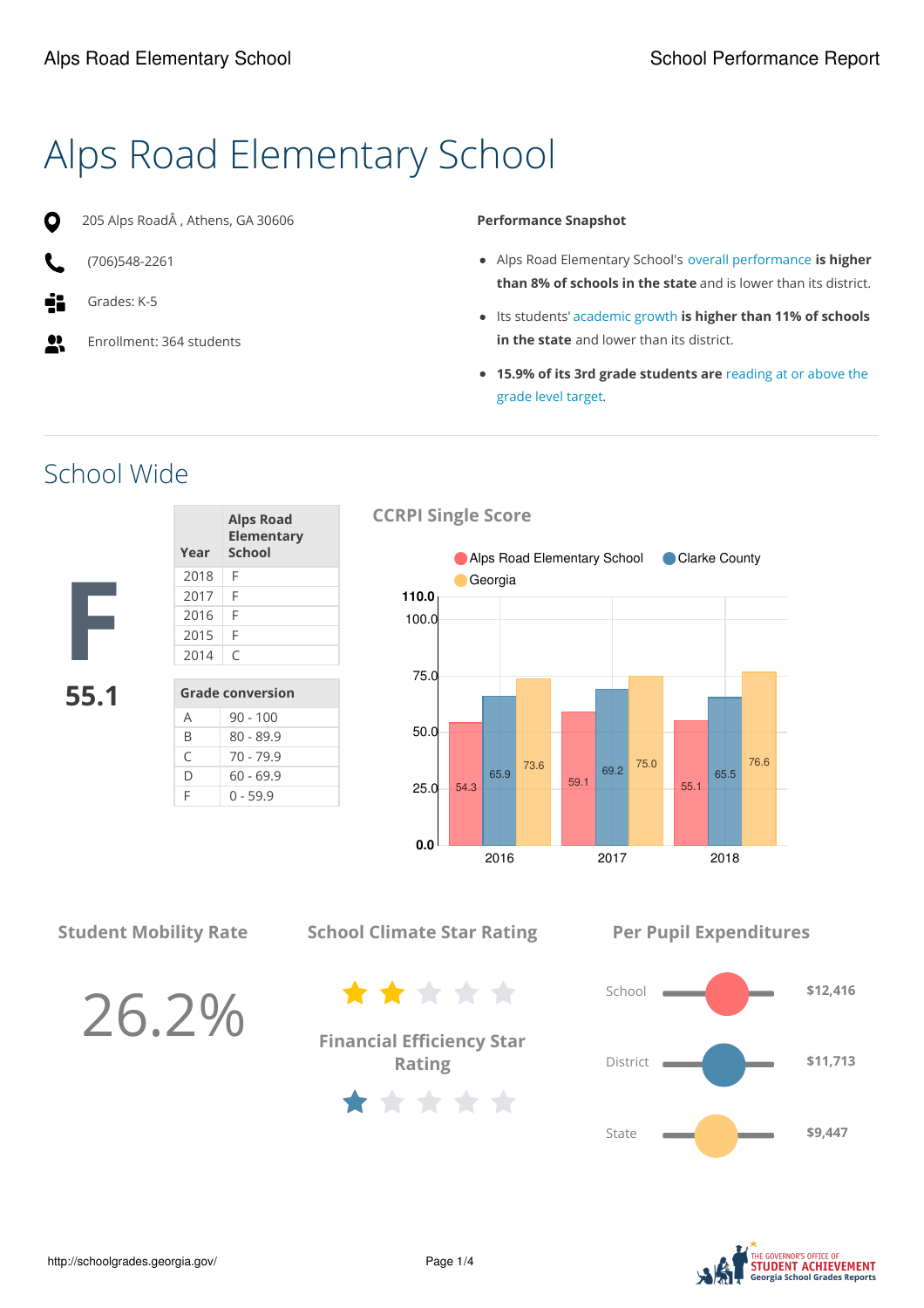



**Economically Disadvantaged (ED)**



**Students with Disability (SWD)**



**English Language Learners (ELL)**



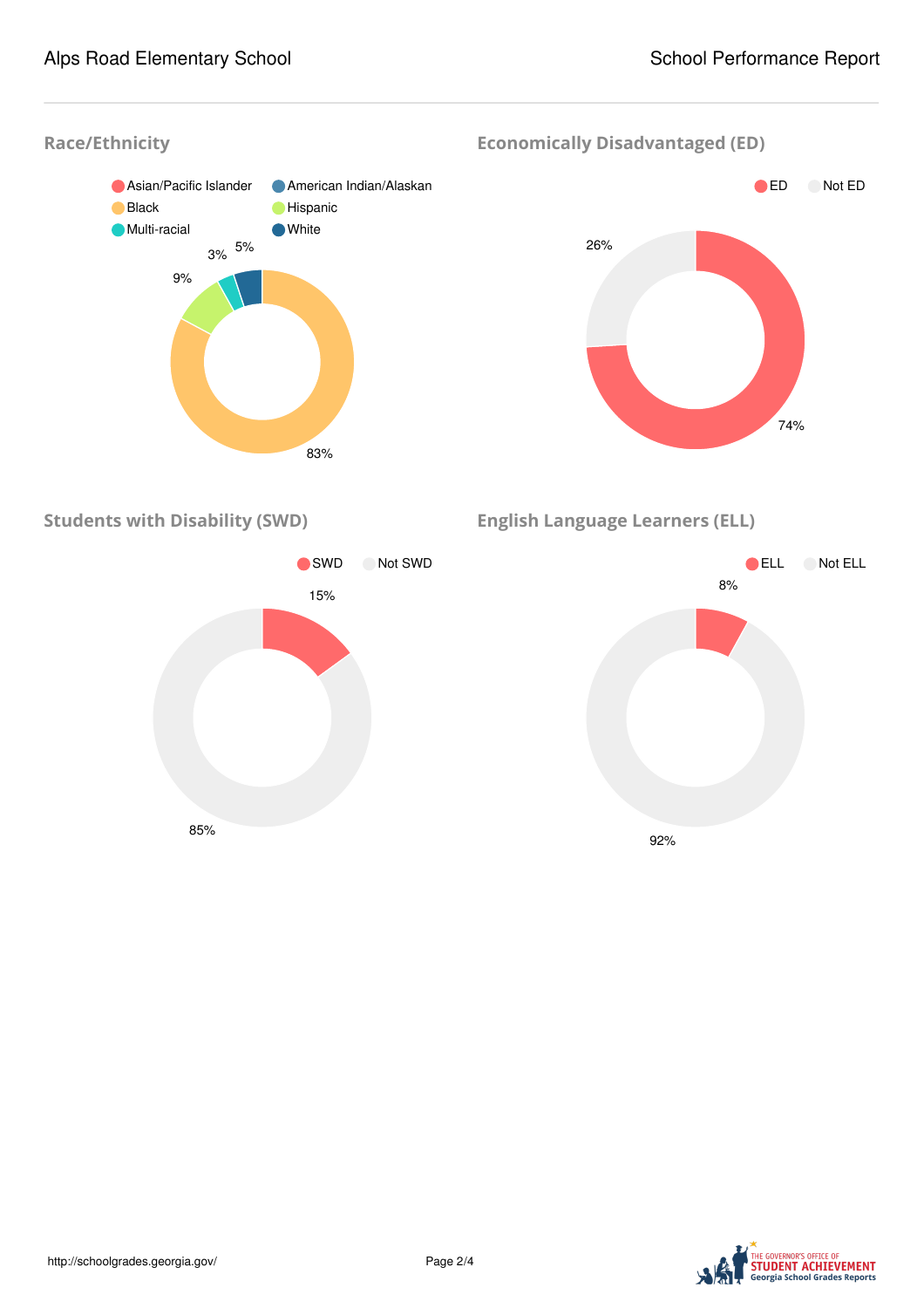## Elementary

**CCRPI Score**

#### **Alps Road Elementary School**

| <b>Indicator</b>       | 2018 |
|------------------------|------|
| <b>Content Mastery</b> | 33.2 |
| Progress               | 68.9 |
| <b>Closing Gaps</b>    | 53.1 |
| Readiness              | 65.3 |
| <b>CCRPI Score</b>     | 55.1 |

#### **English**

Percent of students scoring in each performance level on 2018 Georgia Milestones for elementary grades



#### **Science**

Percent of students scoring in each performance level on 2018 Georgia Milestones for elementary grades



#### **Mathematics**

Percent of students scoring in each performance level on 2018 Georgia Milestones for elementary grades



#### **Social Studies**

Percent of students scoring in each performance level on 2018 Georgia Milestones for elementary grades